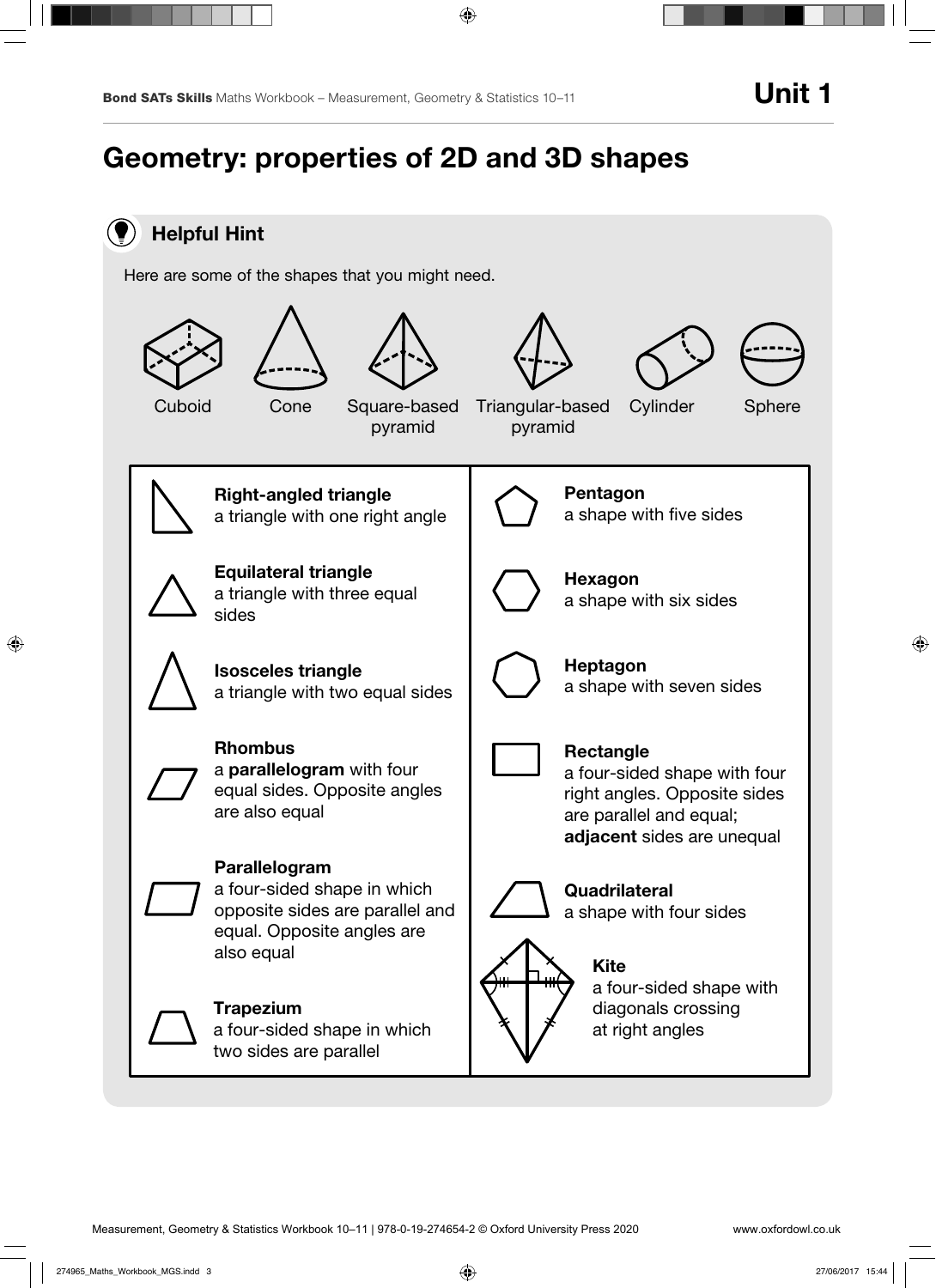- <sup>A</sup> Answer these questions. You do not need to show your workings out.
- 1 What is the name of a shape with three sides, two of equal length?

|   | 2 What is the name of a shape with four sides and four right angles?<br>The sides are not all the same length. |            |
|---|----------------------------------------------------------------------------------------------------------------|------------|
|   | 3 What is the name of a shape with seven sides?                                                                |            |
|   | 4 What is the name of a shape with only one surface?                                                           | [1]<br>[1] |
|   | 5 How many edges are on a cuboid?                                                                              | [1]        |
| 6 | awestick                                                                                                       |            |
|   | What is the special name of this prism?                                                                        | [1]        |

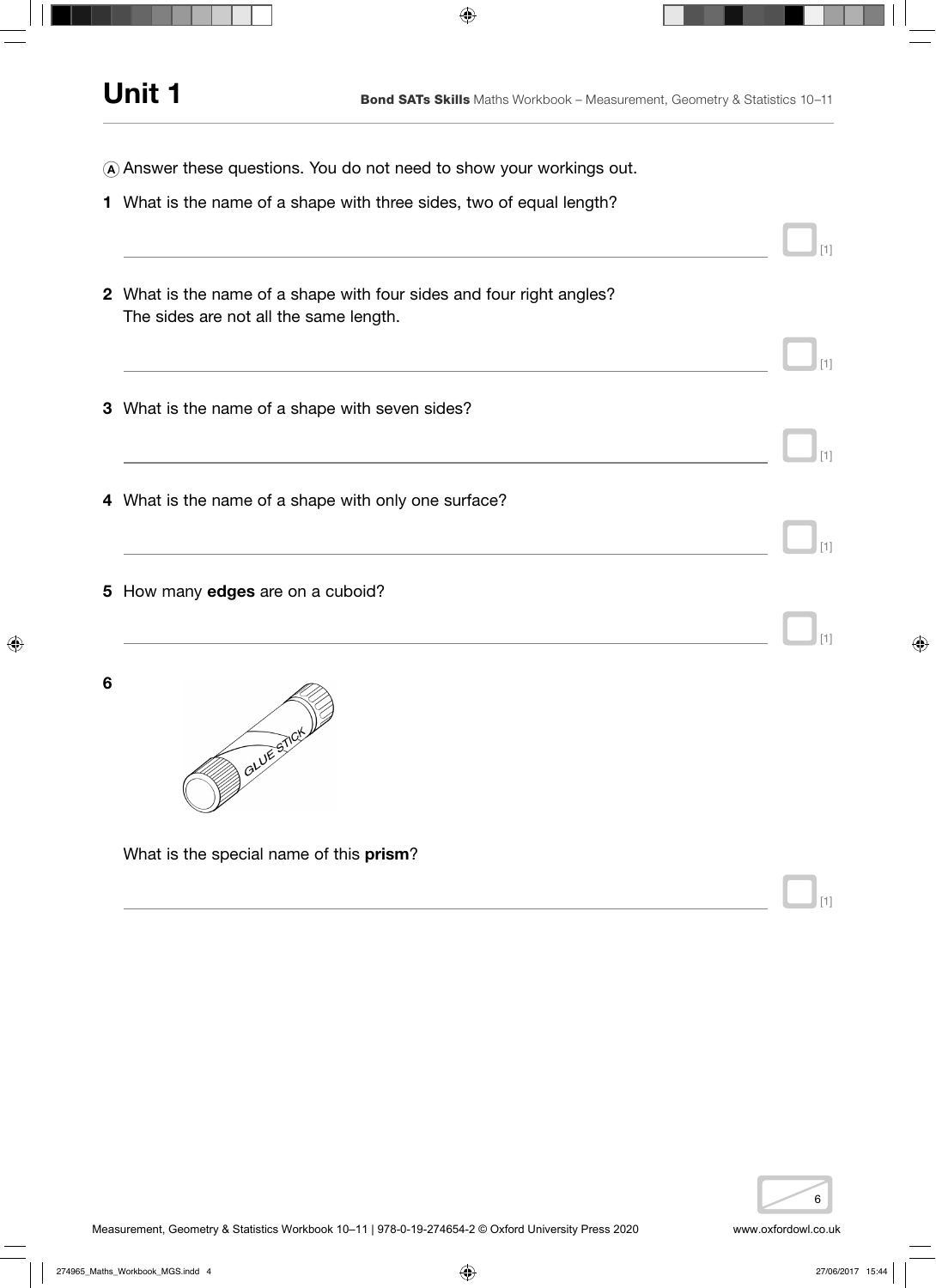[1]

[1]

<sup>B</sup> Answer these questions. You do not need to show your workings out.



3 What is the name of this shape? [1]



| Place the following letters in the correct place on the <b>Venn diagram</b> above,<br>according to their properties. |                    |  |
|----------------------------------------------------------------------------------------------------------------------|--------------------|--|
| $L$ : square                                                                                                         | $N:$ rhombus       |  |
| $M$ : rectangle                                                                                                      | $P:$ parallelogram |  |
| 5 Which three four-sided shapes have diagonals which cross at right angles?                                          |                    |  |
|                                                                                                                      |                    |  |

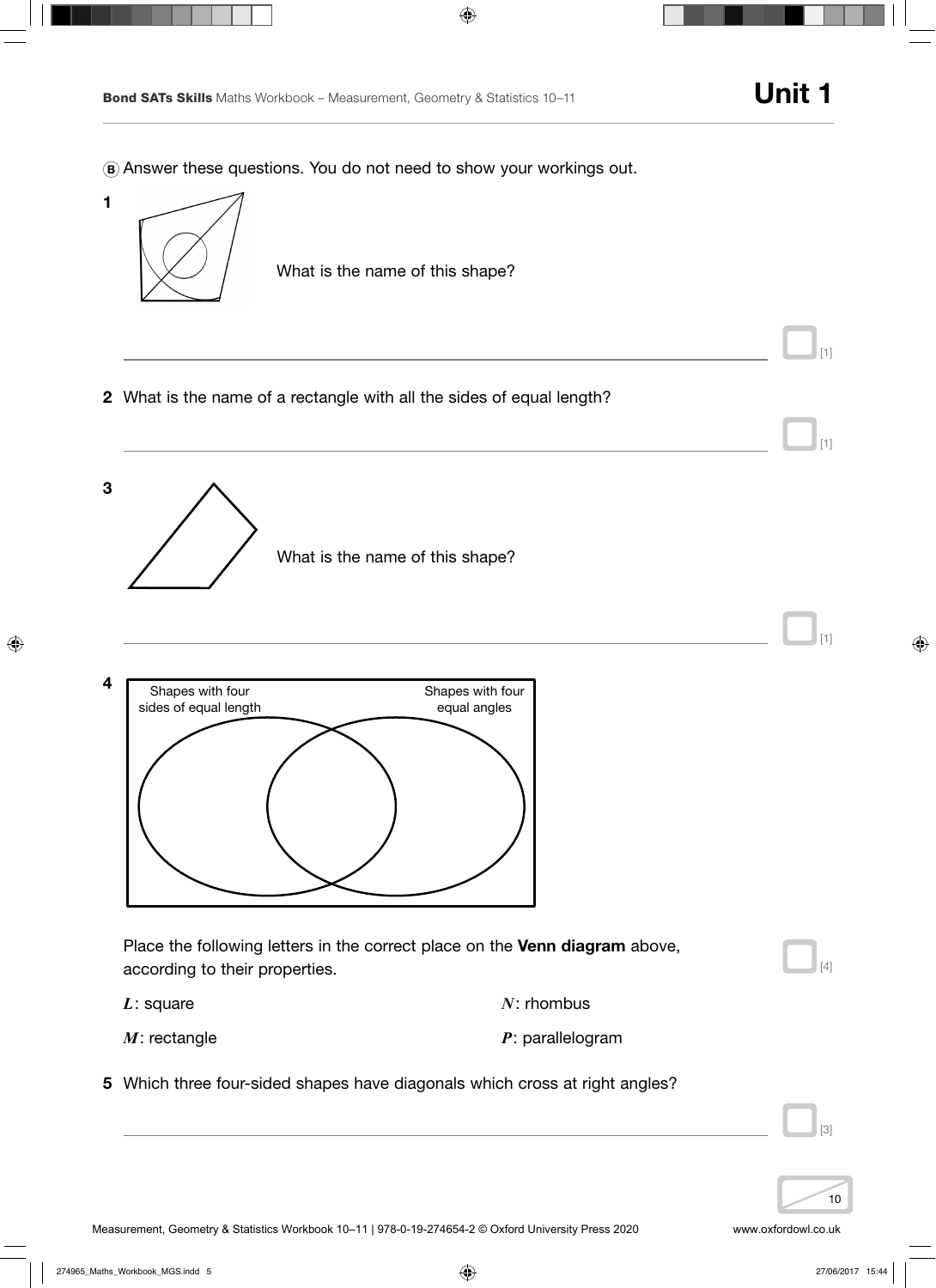- <sup>C</sup> Answer these questions. You do not need to show your workings out.
- 1 What is the name of a shape with four triangular faces and one square face?
- 2 What is the name of a trapezium with two pairs of parallel sides?
- 3 What is the name of a solid with only one edge?
- 4 What is the name of a solid with six edges?
- 5 Which three shapes are being described? Has four equal straight sides with four right angles.

Has four sides all of equal length, with two pairs of matching angles.

Has four sides with adjacent sides being equal and only one line of symmetry.

[3]

[1]

[1]

[1]

[1]